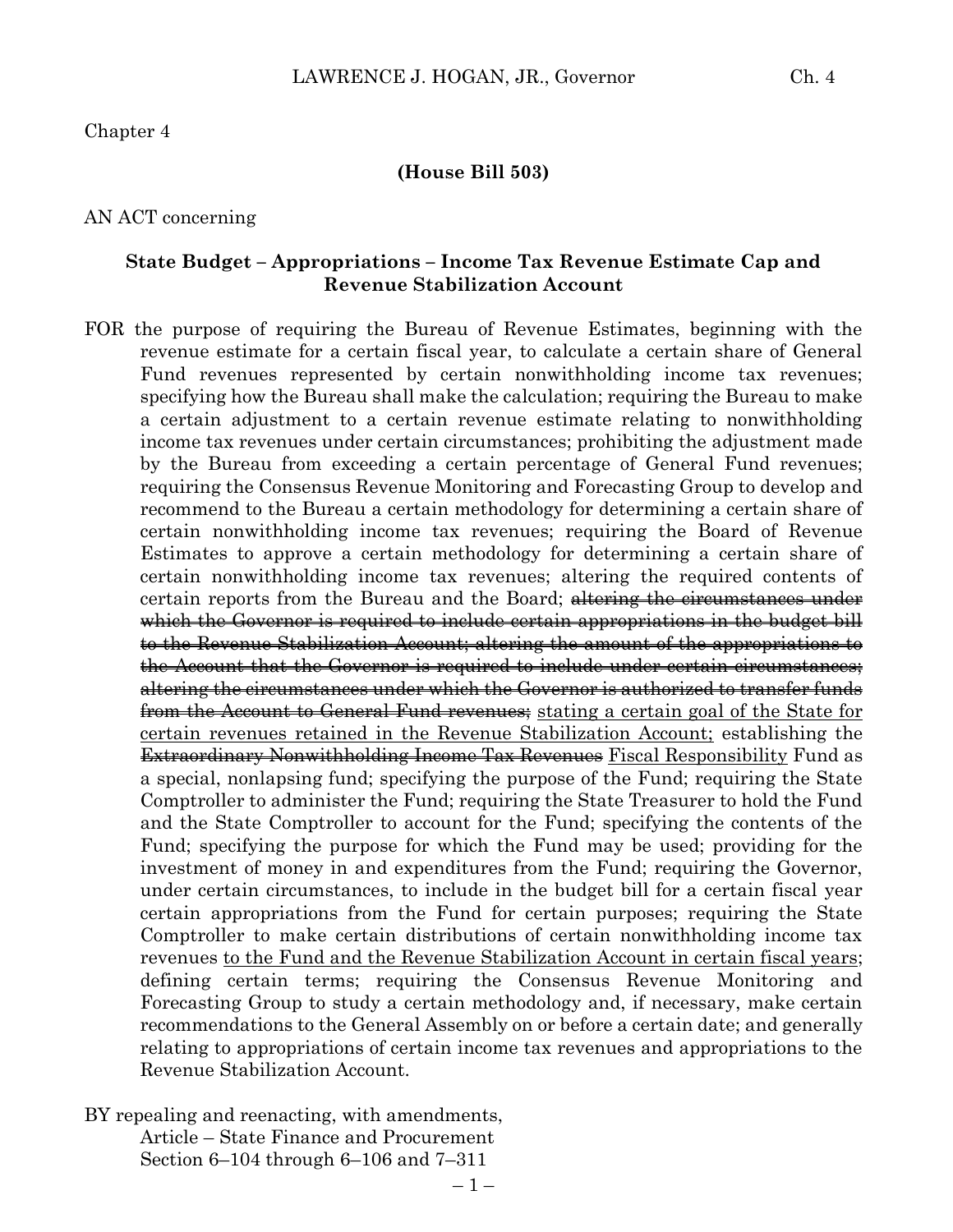#### Ch. 4 2017 LAWS OF MARYLAND

Annotated Code of Maryland (2015 Replacement Volume and 2016 Supplement)

BY adding to

Article – State Finance and Procurement Section 7–329 and 7–330 Annotated Code of Maryland (2015 Replacement Volume and 2016 Supplement)

BY repealing and reenacting, with amendments, Article – Tax – General Section 2–609 Annotated Code of Maryland (2016 Replacement Volume)

SECTION 1. BE IT ENACTED BY THE GENERAL ASSEMBLY OF MARYLAND, That the Laws of Maryland read as follows:

#### **Article – State Finance and Procurement**

6–104.

**(A) (1) IN THIS SECTION, "NONWITHHOLDING INCOME TAX REVENUES" MEANS THE STATE SHARE OF INCOME TAX QUARTERLY ESTIMATED AND FINAL PAYMENTS WITH RETURNS MADE BY INDIVIDUALS, AS DEFINED IN § 10–101 OF THE TAX – GENERAL ARTICLE.**

**(2) "NONWITHHOLDING INCOME TAX REVENUES" DOES NOT INCLUDE:**

**(I) THE COUNTY SHARE OF INCOME TAX QUARTERLY ESTIMATED AND FINAL PAYMENTS WITH RETURNS MADE BY INDIVIDUALS;**

**(II) INCOME TAX PAYMENTS MADE BY CORPORATIONS;**

**(III) INCOME TAX REFUNDS PAID TO INDIVIDUALS OR CORPORATIONS; OR**

**(IV) INCOME TAX WITHHOLDING.**

**[**(a)**] (B)** (1) After the end of each fiscal year, the Bureau shall submit to the Board a report that:

(i) contains an itemized statement of the State revenues from all sources for that fiscal year; and

 $-2-$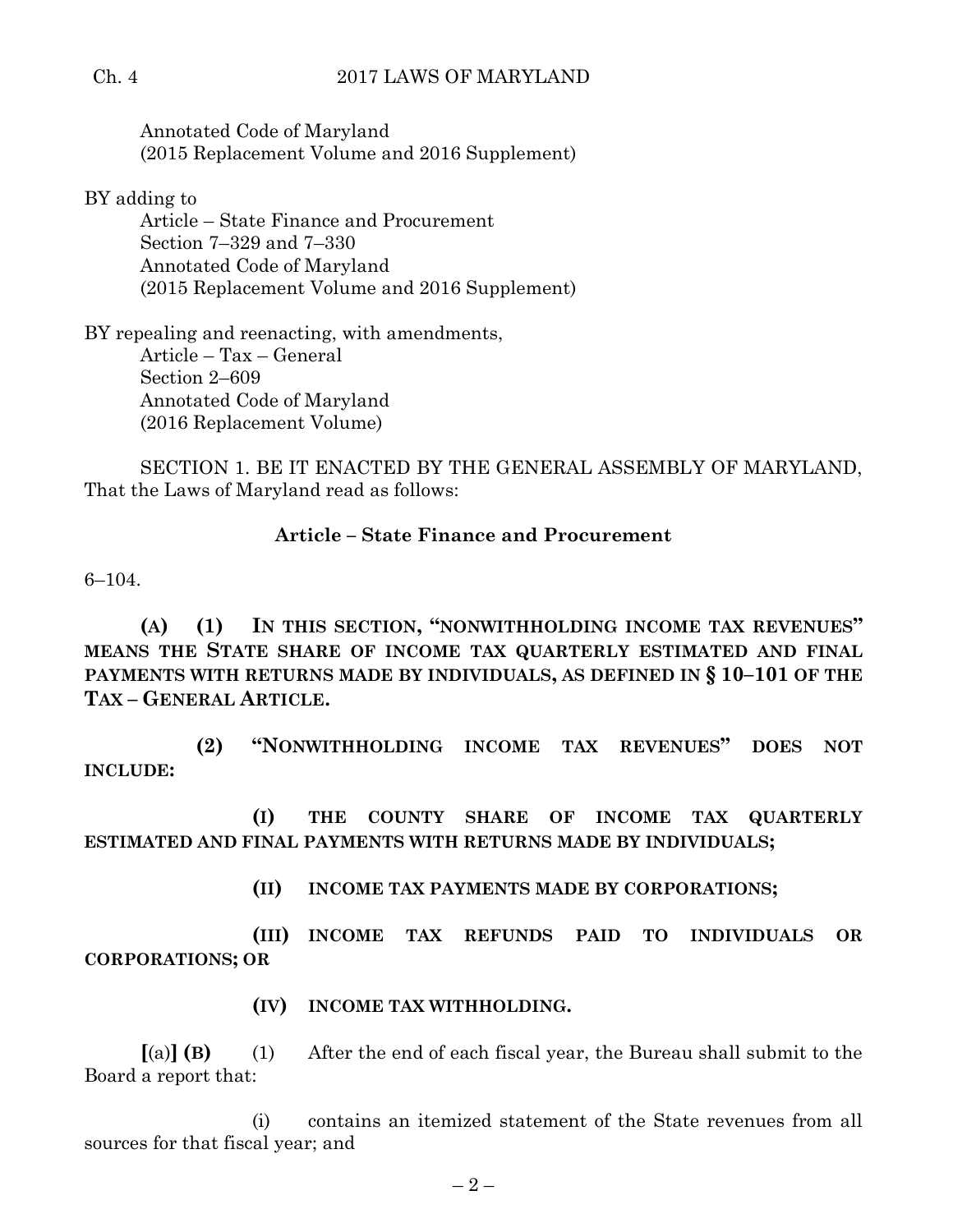(ii) includes any recommendations of the Bureau.

(2) In December, March, and September of each year, the Bureau shall submit to the Board a report that contains an itemized statement of the estimated State revenues from all sources for the fiscal year following the fiscal year in which the report is made.

(3) The Bureau shall provide to the Board any other information that the Board requests.

(4) Notwithstanding any other provision of law, the reports required under paragraphs (1) and (2) of this subsection shall include an itemized statement of:

(i) revenues or estimated revenues distributed to the Transportation Trust Fund, including the motor fuel taxes imposed under Title 9, Subtitle 3 of the Tax – General Article and motor vehicle titling taxes imposed under Title 13, Subtitle 8 of the Transportation Article; **[**and**]**

(ii) revenues from the State transfer tax imposed under Title 13, Subtitle 2 of the Tax – Property Article**; AND**

#### **(III) ESTIMATED REVENUES FROM NONWITHHOLDING INCOME TAXES CALCULATED IN ACCORDANCE WITH SUBSECTION (E) OF THIS SECTION**.

**[**(b)**] (C)** In addition to these reports, the Bureau shall continually conduct studies of State revenue sources to:

(1) determine the amount of revenue produced; and

(2) devise and recommend new methods and sources for improved efficiency, equity, and economy in production, collection, and estimation of revenue.

**[**(c)**] (D)** (1) On or before December 1, 2008, and December 1 of every third year thereafter, the Bureau shall submit to the Governor and, in accordance with § 2–1246 of the State Government Article, to the General Assembly a tax incidence study measuring the burden of all the major taxes imposed by the State and how that burden is shared among taxpayers of different income levels.

(2) The Bureau shall prepare and submit the statistics of income report required under  $\S 10-223$  of the Tax – General Article.

**(E) (1) BEGINNING WITH THE REVENUE ESTIMATE FOR FISCAL YEAR 2020, THE BUREAU SHALL CALCULATE THE SHARE OF GENERAL FUND REVENUES REPRESENTED BY NONWITHHOLDING INCOME TAX REVENUES IN ACCORDANCE WITH THIS SUBSECTION.**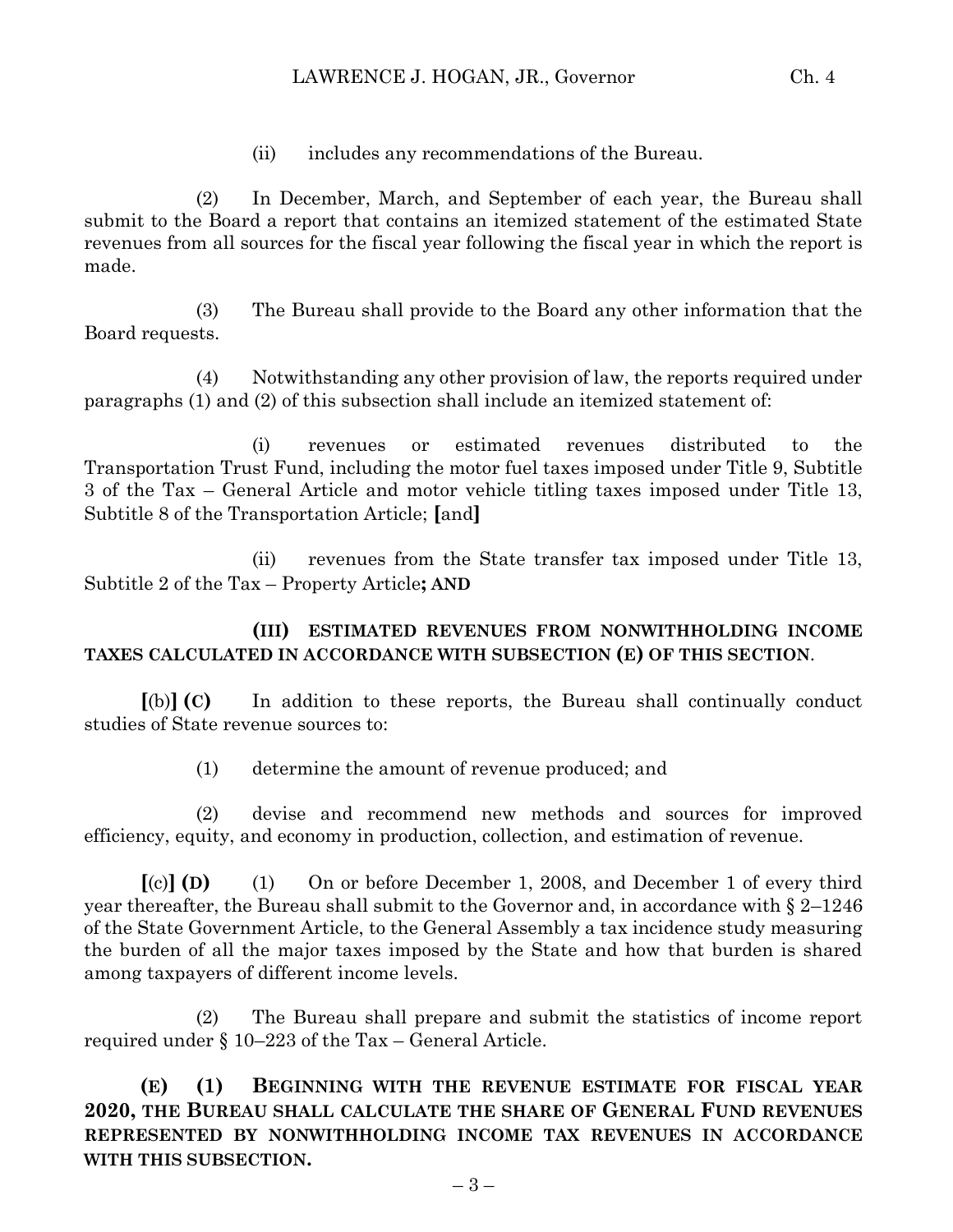**(2) (I) FOR EACH FISCAL YEAR, THE BUREAU SHALL CALCULATE THE 10–YEAR AVERAGE SHARE OF GENERAL FUND REVENUES REPRESENTED BY NONWITHHOLDING INCOME TAX REVENUES.**

**(II) 1. FOR EACH FISCAL YEAR, THE 10–YEAR AVERAGE SHALL USE THE 10 MOST RECENTLY COMPLETED FISCAL YEARS FOR WHICH DATA ARE AVAILABLE WHEN THE ESTIMATE IS PREPARED IN THE SEPTEMBER BEFORE THE BEGINNING OF THE FISCAL YEAR.**

**2. THE SAME 10–YEAR AVERAGE SHALL BE USED IN ALL SUBSEQUENT REVISIONS TO THE REVENUE ESTIMATE FOR THAT FISCAL YEAR.**

**(3) (I) SUBJECT TO SUBPARAGRAPH (II) OF THIS PARAGRAPH, FOR EACH FISCAL YEAR, IF THE BUREAU'S ESTIMATE OF THE SHARE OF GENERAL FUND REVENUES FROM NONWITHHOLDING INCOME TAX REVENUES IS ABOVE THE 10–YEAR AVERAGE SHARE, THE BUREAU SHALL ADJUST THE REVENUE ESTIMATE BY REDUCING GENERAL FUND REVENUES FROM NONWITHHOLDING INCOME TAX REVENUES BY AN AMOUNT SUFFICIENT TO ALIGN THE ESTIMATED SHARE OF GENERAL FUND REVENUES FROM NONWITHHOLDING INCOME TAX REVENUES WITH THE 10–YEAR AVERAGE SHARE OF GENERAL FUND REVENUES FROM NONWITHHOLDING INCOME TAXES.**

**(II) THE ADJUSTMENT MADE UNDER SUBPARAGRAPH (I) OF THIS PARAGRAPH MAY NOT EXCEED 2% OF TOTAL GENERAL FUND REVENUES.**

**(III) THE CAPPED ESTIMATE CALCULATED UNDER THIS PARAGRAPH SHALL BE INCORPORATED IN THE REVENUE ESTIMATE THE BUREAU SHALL REPORT TO THE BOARD IN THE REPORT REQUIRED UNDER SUBSECTION (B)(2) OF THIS SECTION.**

6–105.

(a) **(1)** In this section**[**,**] THE FOLLOWING WORDS HAVE THE MEANINGS INDICATED.**

**(2)** "Group" means the Consensus Revenue Monitoring and Forecasting Group established under this section.

**(3) (I) "STATE SHARE OF NONWITHHOLDING INCOME TAX REVENUES" MEANS THE STATE SHARE OF INCOME TAX QUARTERLY ESTIMATED AND FINAL PAYMENTS WITH RETURNS MADE BY INDIVIDUALS, AS DEFINED IN § 10–101 OF THE TAX – GENERAL ARTICLE.**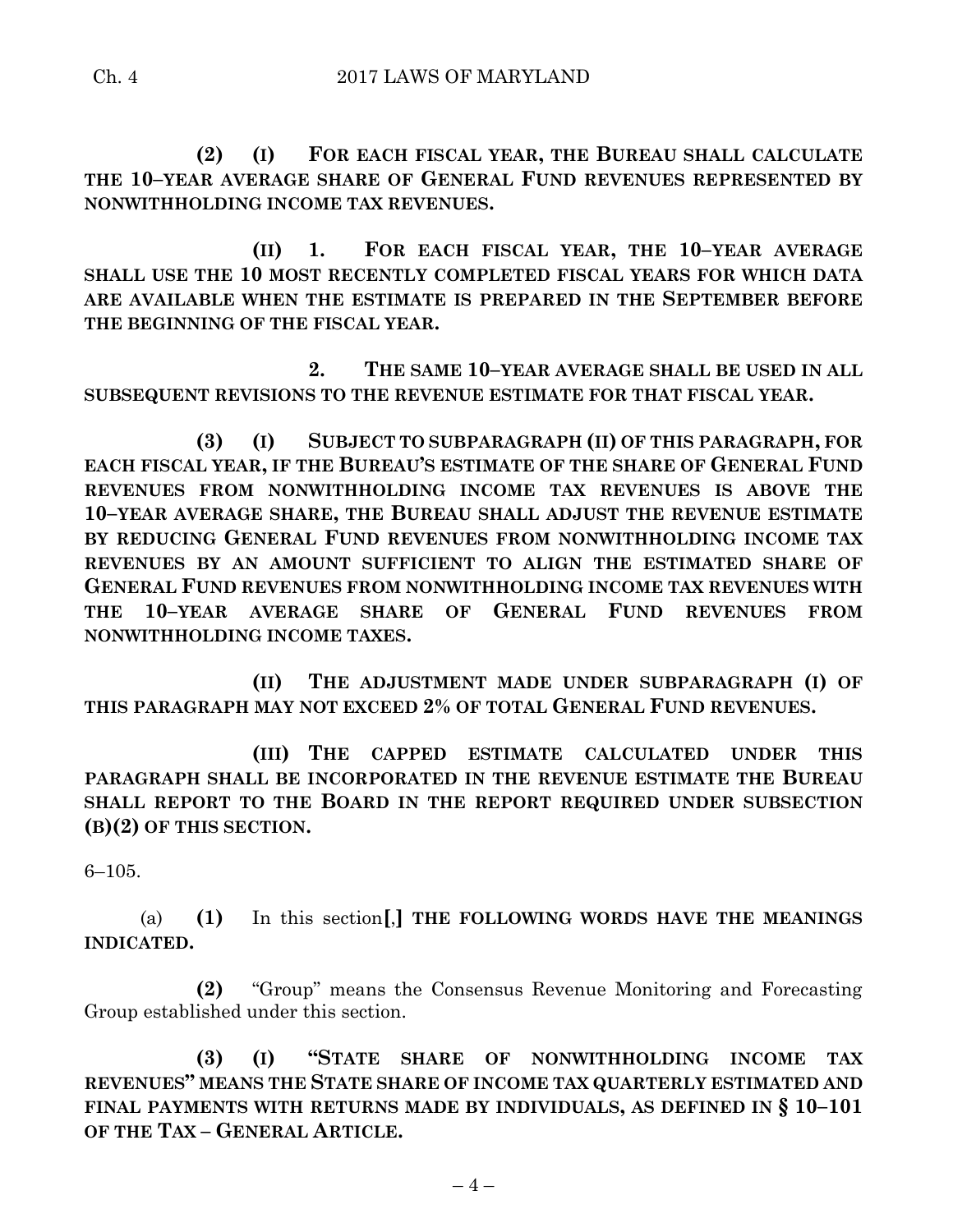**(II) "STATE SHARE OF NONWITHHOLDING INCOME TAX REVENUES" DOES NOT INCLUDE:**

**1. THE COUNTY SHARE OF INCOME TAX QUARTERLY ESTIMATED AND FINAL PAYMENTS WITH RETURNS MADE BY INDIVIDUALS;**

- **2. INCOME TAX PAYMENTS MADE BY CORPORATIONS;**
- **3. INCOME TAX REFUNDS PAID TO INDIVIDUALS OR CORPORATIONS; OR**
	- **4. INCOME TAX WITHHOLDING.**
	- (b) There is a Consensus Revenue Monitoring and Forecasting Group.
	- (c) The Group consists of:
		- (1) the Chief and staff of the Bureau as designated by the Chief;

(2) the Deputy Comptroller with responsibility for tax administration and staff as designated by the Deputy Comptroller with responsibility for tax administration;

(3) staff of the Office of the Treasurer as designated by the Treasurer;

(4) staff of the Department of Budget and Management as designated by the Secretary of Budget and Management;

(5) staff of the Department of Transportation as designated by the Secretary of Transportation; and

(6) staff of the Office of Policy Analysis of the Department of Legislative Services as designated by the Director of the Office.

- (d) The Chief shall chair the Group.
- (e) The Group and its constituent units shall:
	- (1) review and analyze attainment of revenues on a monthly basis; **[**and**]**
	- (2) advise and collaborate with the Bureau:

(i) in the development of revenue forecasts and any necessary revisions to those forecasts; and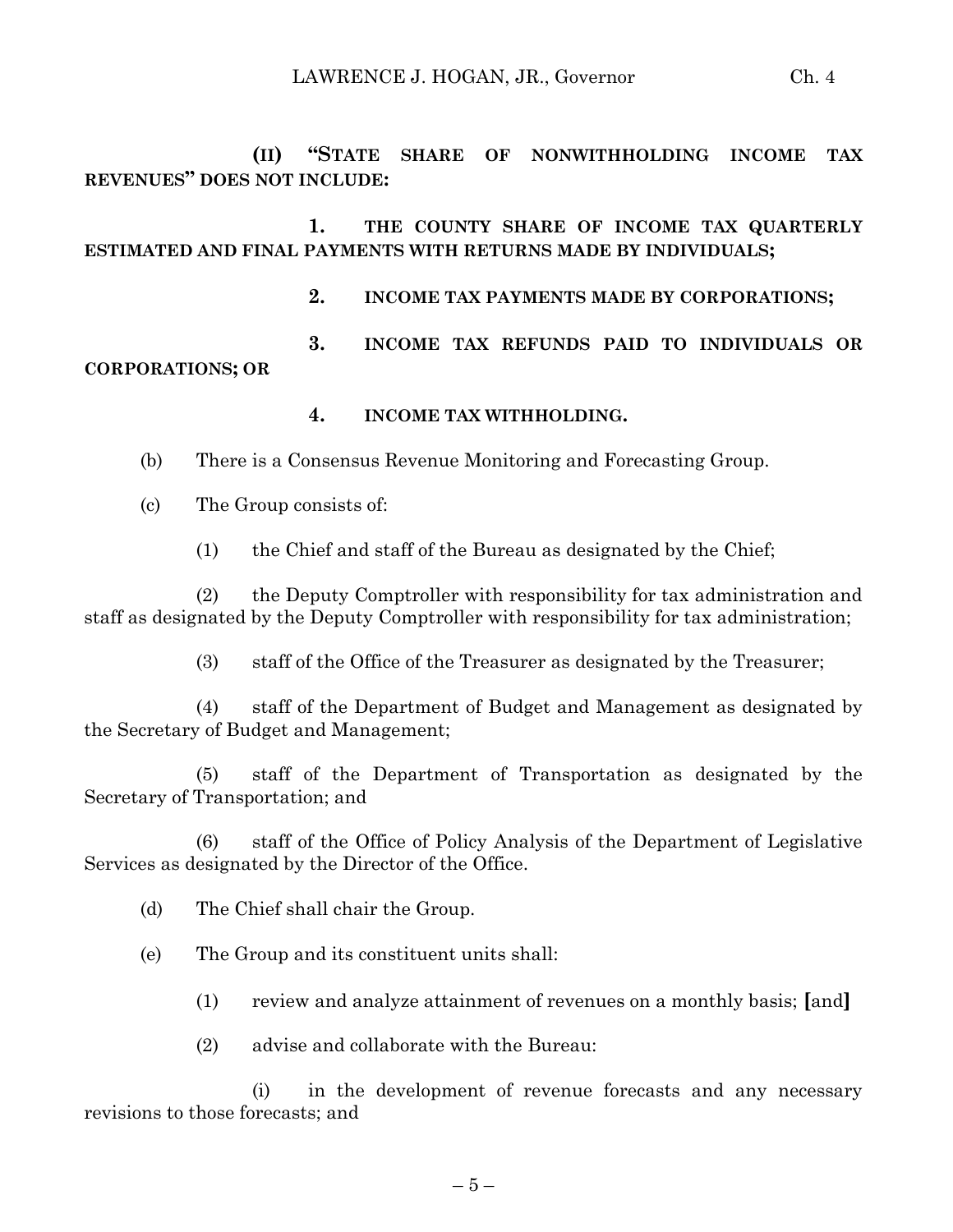(ii) in the performance of any pertinent studies or analyses as requested by the Chief or as directed by the Board**; AND** 

**(3) DEVELOP AND RECOMMEND TO THE BUREAU A METHODOLOGY FOR DETERMINING THE STATE SHARE OF NONWITHHOLDING INCOME TAX REVENUES FOR EACH FISCAL YEAR**.

(f) To assist the Group in performing its function, the Comptroller and the Bureau shall:

(1) within 7 calendar days after the end of each month, provide to members of the Group detailed data on revenue collections; and

(2) before any document relating to the work of the Bureau is published, provide a draft of the document to the members of the Group for review and comment.

6–106.

**(A) (1) IN THIS SECTION, "NONWITHHOLDING INCOME TAX REVENUES" MEANS THE STATE SHARE OF INCOME TAX QUARTERLY ESTIMATED AND FINAL PAYMENTS WITH RETURNS MADE BY INDIVIDUALS, AS DEFINED IN § 10–101 OF THE TAX – GENERAL ARTICLE.**

**(2) "NONWITHHOLDING INCOME TAX REVENUES" DOES NOT INCLUDE:**

**(I) THE COUNTY SHARE OF INCOME TAX QUARTERLY ESTIMATED AND FINAL PAYMENTS WITH RETURNS MADE BY INDIVIDUALS;**

**(II) INCOME TAX PAYMENTS MADE BY CORPORATIONS;**

**(III) INCOME TAX REFUNDS PAID TO INDIVIDUALS OR CORPORATIONS; OR**

**(IV) INCOME TAX WITHHOLDING.**

**[**(a)**] (A–1)** The Board shall:

(1) study the information that the Bureau provides; and

(2) consider the recommendations of the Bureau.

(b) (1) In December, March, and September of each year, the Board shall submit to the Governor and, in accordance with § 2–1246 of the State Government Article, to the General Assembly, a report that: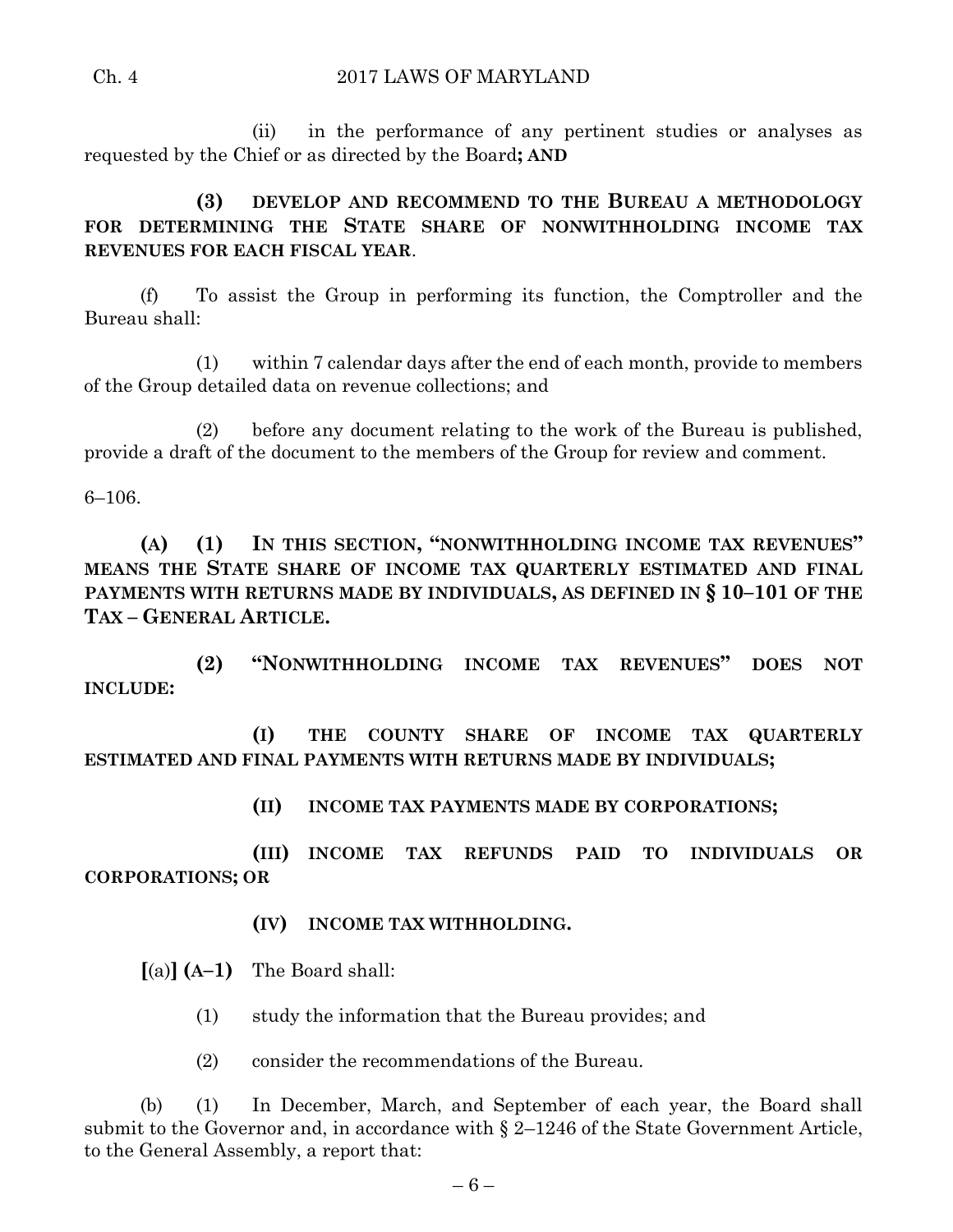(i) contains an itemized statement of the estimated State revenues from all sources for the fiscal year following the fiscal year in which the report is made; and

(ii) includes any recommendations of the Board.

(2) (i) Subject to subparagraph (ii) of this paragraph, the Governor shall state the most recent estimates of revenues reported by the Board in the proposed budget and any supplemental budget submitted to the General Assembly.

(ii) If the Governor uses different estimates of revenues in the formulation of the proposed budget and any supplemental budget submitted to the General Assembly than those reported by the Board, a statement providing an explanation as to the differences shall be included together with those submissions.

**(3) THE REPORT REQUIRED UNDER PARAGRAPH (1) OF THIS SUBSECTION SHALL INCLUDE ESTIMATED REVENUES FROM NONWITHHOLDING INCOME TAXES CALCULATED IN ACCORDANCE WITH § 6–104(E) OF THIS SUBTITLE.**

#### **(C) THE BOARD SHALL APPROVE A METHODOLOGY FOR DETERMINING THE STATE SHARE OF NONWITHHOLDING INCOME TAX REVENUES FOR EACH FISCAL YEAR.**

7–311.

- (a) (1) In this section the following words have the meanings indicated.
	- (2) "Account" means the Revenue Stabilization Account.

(3) "Estimated General Fund revenues" means the estimated General Fund revenues for a fiscal year stated in the report of the Board of Revenue Estimates submitted to the Governor under § 6–106 of this article in December preceding the fiscal year.

### **(4) "UNAPPROPRIATED GENERAL FUND SURPLUS" DOES NOT INCLUDE THE AMOUNT OF NONWITHHOLDING INCOME TAX REVENUES THAT EXCEED THE CAPPED ESTIMATE DETERMINED UNDER § 6–104(E) OF THIS ARTICLE.**

(b) **(1)** The Revenue Stabilization Account is established to retain State revenues for future needs and reduce the need for future tax increases by moderating revenue growth.

# **(2) IT IS THE GOAL OF THE STATE THAT 10% OF ESTIMATED GENERAL FUND REVENUES IN EACH FISCAL YEAR BE RETAINED IN THE ACCOUNT.**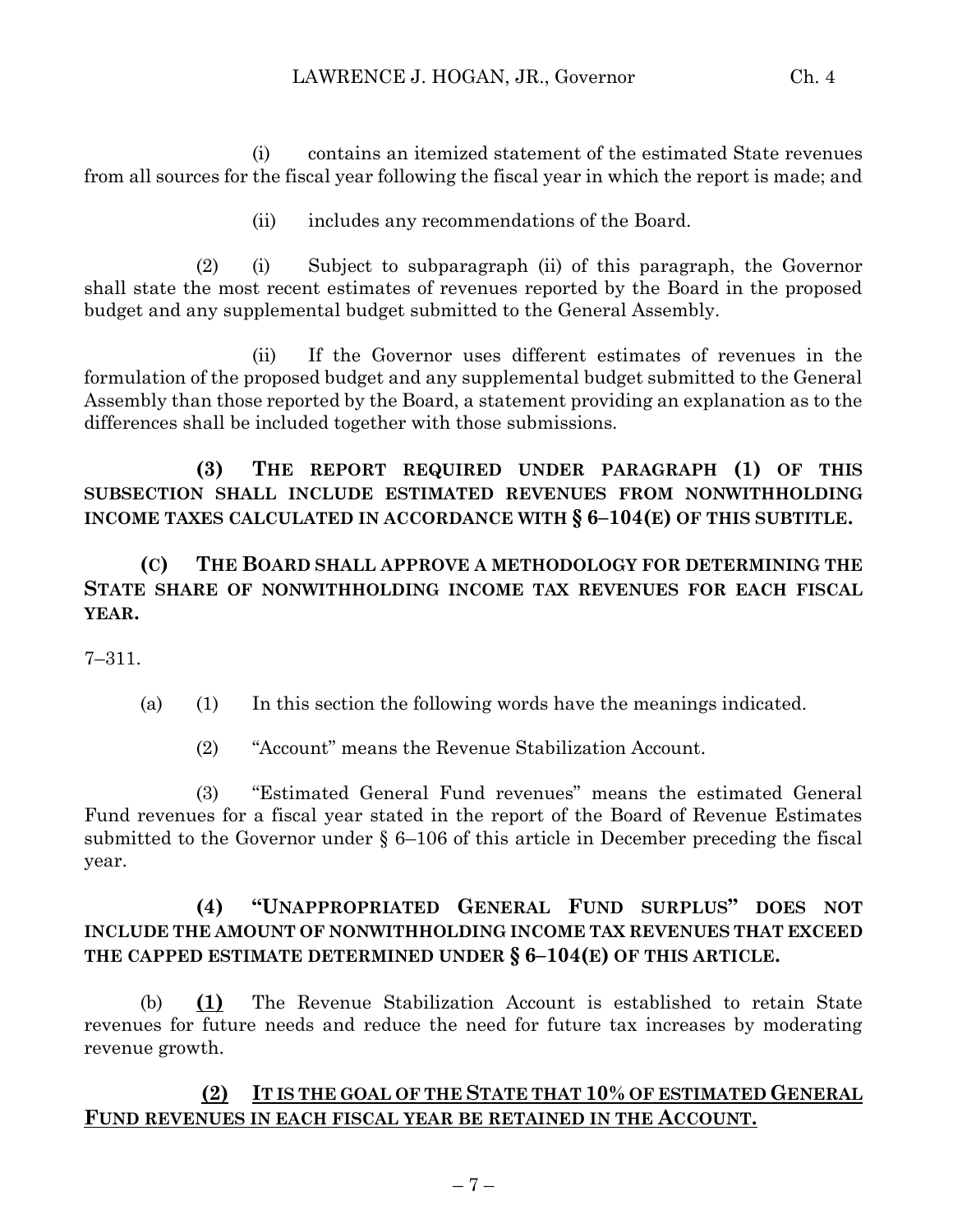(c) The Account is a continuing, nonlapsing fund which is not subject to  $\S 7-302$ of this subtitle.

(d) The Account consists of:

(1) money appropriated in the State budget to the Account;  $\theta$ 

# **(2) MONEY DISTRIBUTED TO THE ACCOUNT BY THE STATE COMPTROLLER AS PROVIDED IN § 7–329 OF THIS SUBTITLE; AND**

(2) **(3)** interest or other income earned from the investment of any portion of this Account or any other account in the State Reserve Fund.

(e) **(1)** Except as provided in subsection (f) of this section, for each fiscal year**[**:

(1) **(I)** if the Account balance is below 3% of the estimated General Fund revenues for that fiscal year, the Governor shall include in the budget bill an appropriation to the Account equal to at least \$100,000,000; and

 $\overline{(2)}$   $(\text{II})$ , if the Account balance is  $\overline{4}$  at least 3% but  $\overline{4}$  less than  $\overline{47.5\%}$   $\overline{40\%}$ of the estimated General Fund revenues for that fiscal year, the Governor shall include in the budget bill an appropriation to the Account equal to at least the lesser of \$50,000,000 or whatever amount is required for the Account balance to exceed **[**7.5%**] 10%** of the estimated General Fund revenues for that fiscal year.

# **(2) AT THE END OF FISCAL YEAR 2020 AND EACH FISCAL YEAR THEREAFTER, IF THE AMOUNT OF NONWITHHOLDING INCOME TAX REVENUES EXCEEDS THE CAPPED ESTIMATE DETERMINED UNDER § 6–104(E) OF THIS ARTICLE, THE STATE COMPTROLLER SHALL DISTRIBUTE FUNDS AS PROVIDED IN § 7–329(C) AND (D)(1) OF THIS SUBTITLE.**

(f) **(1)** The appropriations required by subsection (e)**(1)** of this section are not required when the Account balance exceeds **[**7.5%**] 10%** of the estimated General Fund revenues.

### **(2) THE DISTRIBUTIONS REQUIRED BY SUBSECTION (E)(2) OF THIS SECTION ARE NOT REQUIRED WHEN THE ACCOUNT BALANCE EXCEEDS 10% OF THE ESTIMATED GENERAL FUND REVENUES FOR THAT FISCAL YEAR.**

(g) (1) Unless the transfer would result in an Account balance below **[**5%**] 7.5%** of the estimated General Fund revenues for the fiscal year in which the transfer is made, if authorized by an act of the General Assembly or specifically authorized in the State budget bill as enacted, the Governor may transfer funds from the Account to General Fund revenues as necessary to support the operation of State government on a temporary basis.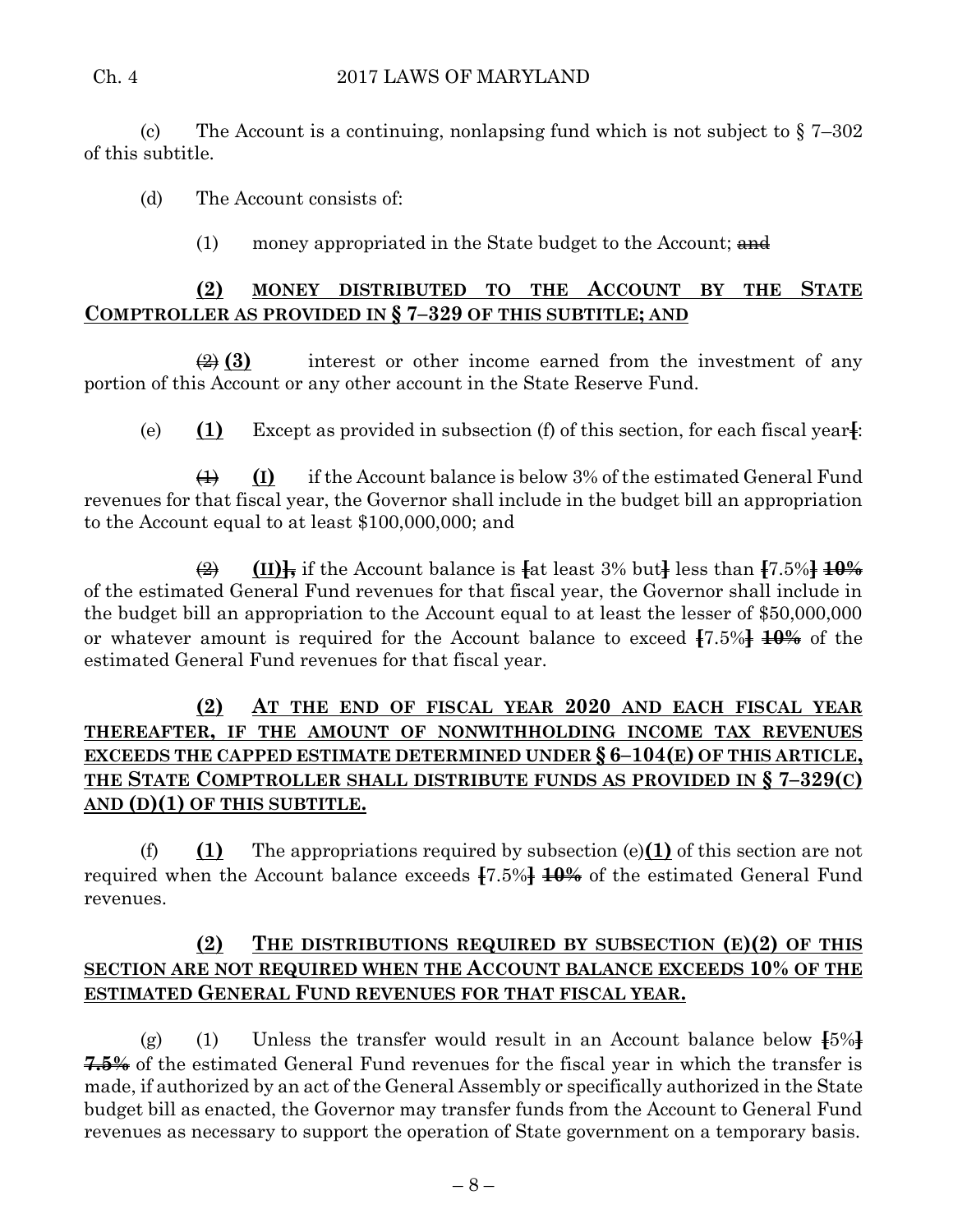(2) If the transfer would result in an Account balance below **[**5%**] 7.5%** of the estimated General Fund revenues for the fiscal year in which the transfer is made, the Governor may transfer funds from the Account to General Fund revenues only if the transfer is authorized by an act of the General Assembly other than the State budget bill.

(h) If the budget bill as submitted to the General Assembly includes a transfer of funds from the Account pursuant to subsection (g) of this section, the budget bill as enacted by the General Assembly may provide for a reduction of the amount of the transfer from the Account by an amount up to the amount of the reductions made by the General Assembly in the General Fund appropriations.

(i) Funds of the Account may only be transferred from the Account as provided in this section and are not subject to transfer by budget amendment.

(j) (1) Except as provided in paragraph (2) of this subsection, for fiscal year 2007 and for each subsequent fiscal year, the Governor shall include in the budget bill an appropriation:

(i) for each of fiscal years 2017, 2018, and 2019, to the accumulation funds of the State Retirement and Pension System an amount, up to a maximum of \$50,000,000, that is equal to one–half of the amount by which the unappropriated General Fund surplus as of June 30 of the second preceding fiscal year exceeds \$10,000,000;

(ii) for fiscal year 2020:

1. to the accumulation funds of the State Retirement and Pension System an amount, up to a maximum of \$50,000,000, that is equal to one–half of the amount by which the unappropriated General Fund surplus as of June 30 of the second preceding fiscal year exceeds \$10,000,000; and

2. to the Account equal to the amount by which the unappropriated General Fund surplus as of June 30 of the second preceding fiscal year exceeds \$10,000,000, less the amount of the appropriation under item 1 of this paragraph; and

(iii) for fiscal year 2021 and each fiscal year thereafter, to the Account equal to the amount by which the unappropriated General Fund surplus as of June 30 of the second preceding fiscal year exceeds \$10,000,000.

(2) The appropriation required under this subsection for any fiscal year may be reduced by the amount of any appropriation to the Account required to be included for that fiscal year under subsection (e) of this section.

**7–329.**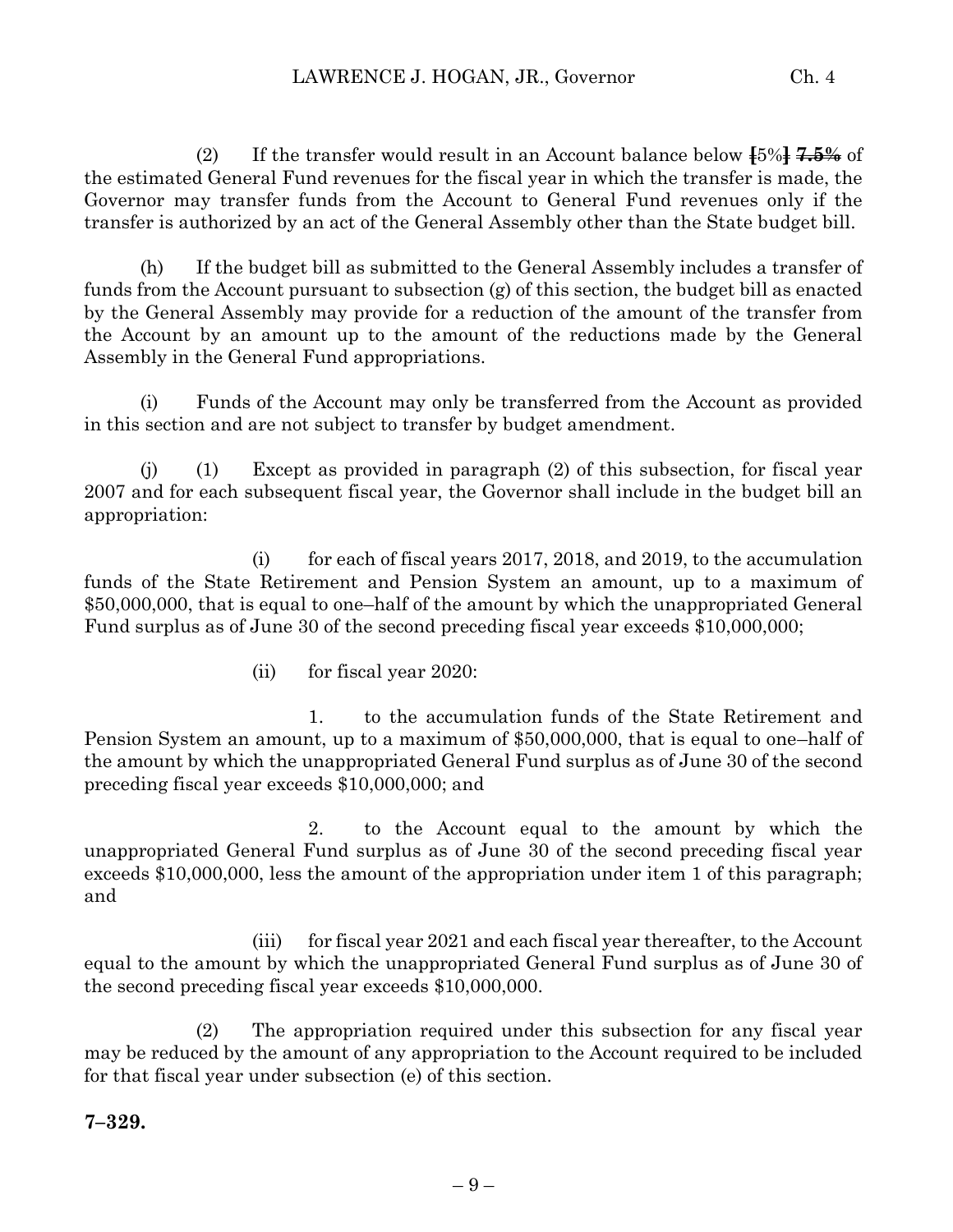#### Ch. 4 2017 LAWS OF MARYLAND

**(A) (1) IN THIS SECTION THE FOLLOWING WORDS HAVE THE MEANINGS INDICATED.**

**(2) "FUND" MEANS THE EXTRAORDINARY NONWITHHOLDING INCOME TAX REVENUES FISCAL RESPONSIBILITY FUND ESTABLISHED UNDER § 7–330 OF THIS SUBTITLE.**

**(3) (I) "NONWITHHOLDING INCOME TAX REVENUES" MEANS THE STATE SHARE OF INCOME TAX QUARTERLY ESTIMATED AND FINAL PAYMENTS WITH RETURNS MADE BY INDIVIDUALS, AS DEFINED IN § 10–101 OF THE TAX – GENERAL ARTICLE.**

**(II) "NONWITHHOLDING INCOME TAX REVENUES" DOES NOT INCLUDE:**

**1. THE COUNTY SHARE OF INCOME TAX QUARTERLY ESTIMATED AND FINAL PAYMENTS WITH RETURNS MADE BY INDIVIDUALS;**

- **2. INCOME TAX PAYMENTS MADE BY CORPORATIONS;**
- **3. INCOME TAX REFUNDS PAID TO INDIVIDUALS OR**

**CORPORATIONS; OR**

**4. INCOME TAX WITHHOLDING.**

**(B) AT THE END OF FISCAL YEAR 2020, AND EACH FISCAL YEAR THEREAFTER, IF THE GENERAL FUND CLOSES WITH A DEFICIT REVENUES FOR THE FISCAL YEAR ARE LESS THAN THE MARCH ESTIMATE OF THE BOARD OF REVENUE ESTIMATES, THE AMOUNT OF NONWITHHOLDING INCOME TAX REVENUES THAT EXCEEDS THE CAPPED ESTIMATE DETERMINED UNDER § 6–104(E) OF THIS ARTICLE SHALL BE APPLIED TO CLOSE THE GAP IN REVENUES FOR THAT FISCAL YEAR.**

**(C) IF THE AMOUNT OF NONWITHHOLDING INCOME TAX REVENUES THAT EXCEEDS THE CAPPED ESTIMATE DETERMINED UNDER § 6–104(E) OF THIS ARTICLE EXCEEDS THE AMOUNT NECESSARY TO CLOSE THE GAP IN REVENUES UNDER SUBSECTION (B) OF THIS SECTION, AND IF THE BALANCE OF THE REVENUE STABILIZATION ACCOUNT UNDER § 7–311 OF THIS SUBTITLE IS LESS THAN 10% 6% OF THE ESTIMATED GENERAL FUND REVENUES FOR THAT FISCAL YEAR, THE GOVERNOR SHALL INCLUDE IN THE BUDGET BILL FOR THE SECOND FOLLOWING FISCAL YEAR AN APPROPRIATION FROM THE FUND TO THE ACCOUNT EQUAL TO THE LESSER OF THE REMAINING BALANCE IN THE FUND OR \$50,000,000. STATE COMPTROLLER SHALL DISTRIBUTE TO THE REVENUE STABILIZATION ACCOUNT THE LESSER OF:**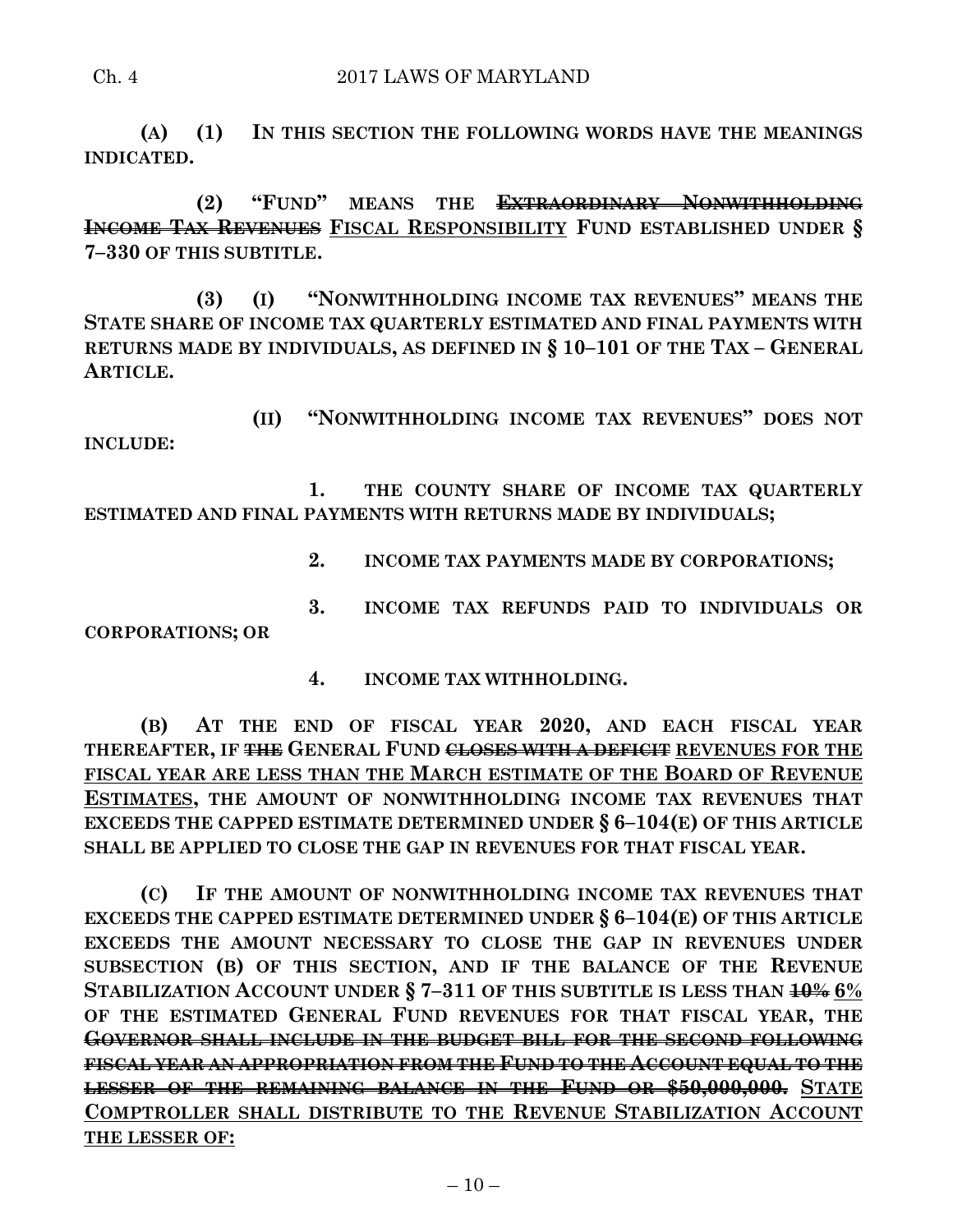**(1) THE REMAINING BALANCE OF NONWITHHOLDING INCOME TAX REVENUES IN EXCESS OF THE CAPPED ESTIMATE DETERMINED UNDER § 6–104(E) OF THIS ARTICLE; OR**

# **(2) THE AMOUNT REQUIRED FOR THE REVENUE STABILIZATION ACCOUNT BALANCE TO EQUAL 6% OF THE ESTIMATED GENERAL FUND REVENUES FOR THAT FISCAL YEAR.**

**(D) IF THE AMOUNT OF NONWITHHOLDING INCOME TAX REVENUES THAT EXCEEDS THE CAPPED ESTIMATE DETERMINED UNDER § 6–104(E) OF THIS ARTICLE EXCEEDS THE AMOUNT THE GOVERNOR STATE COMPTROLLER IS REQUIRED TO APPROPRIATE DISTRIBUTE TO THE REVENUE STABILIZATION ACCOUNT UNDER SUBSECTION (C) OF THIS SECTION, THE GOVERNOR STATE COMPTROLLER SHALL INCLUDE IN THE BUDGET BILL FOR THE SECOND FOLLOWING FISCAL YEAR AN APPROPRIATION FROM THE FUND TO PAY–AS–YOU–GO CAPITAL PROJECTS EQUAL TO THE LESSER OF THE REMAINING BALANCE IN THE FUND OR \$100,000,000.**

**(E) IF THE AMOUNT OF NONWITHHOLDING INCOME TAX REVENUES THAT EXCEEDS THE CAPPED ESTIMATE DETERMINED UNDER § 6–104(E) OF THIS ARTICLE EXCEEDS THE AMOUNT THE GOVERNOR IS REQUIRED TO APPROPRIATE TO PAY–AS–YOU–GO CAPITAL PROJECTS UNDER SUBSECTION (D) OF THIS SECTION, THE GOVERNOR SHALL INCLUDE IN THE BUDGET BILL FOR THE SECOND FOLLOWING FISCAL YEAR AN APPROPRIATION FROM THE FUND EQUAL TO:**

**(1) ONE–HALF OF THE REMAINING BALANCE IN THE FUND TO PAY–AS–YOU–GO CAPITAL PROJECTS; AND** 

**(2) THE LESSER OF ONE–HALF OF THE REMAINING BALANCE IN THE FUND, OR WHATEVER AMOUNT IS REQUIRED FOR THE REVENUE STABILIZATION ACCOUNT BALANCE TO EXCEED 10% OF THE ESTIMATED GENERAL FUND REVENUES FOR THAT FISCAL YEAR, TO THE ACCOUNT.**

**(F) IF THE AMOUNT OF NONWITHHOLDING INCOME TAX REVENUES THAT EXCEEDS THE CAPPED ESTIMATE DETERMINED UNDER § 6–104(E) OF THIS ARTICLE EXCEEDS THE AMOUNT THE GOVERNOR IS REQUIRED TO APPROPRIATE TO THE REVENUE STABILIZATION ACCOUNT AND TO PAY–AS–YOU–GO CAPITAL PROJECTS UNDER SUBSECTION (E) OF THIS SECTION, THE GOVERNOR SHALL INCLUDE IN THE BUDGET BILL FOR THE SECOND FOLLOWING FISCAL YEAR AN APPROPRIATION FROM THE FUND EQUAL TO THE REMAINING BALANCE IN THE FUND TO THE POSTRETIREMENT HEALTH BENEFITS TRUST FUND ESTABLISHED UNDER § 34–101 OF THE STATE PERSONNEL AND PENSIONS ARTICLE. DISTRIBUTE:**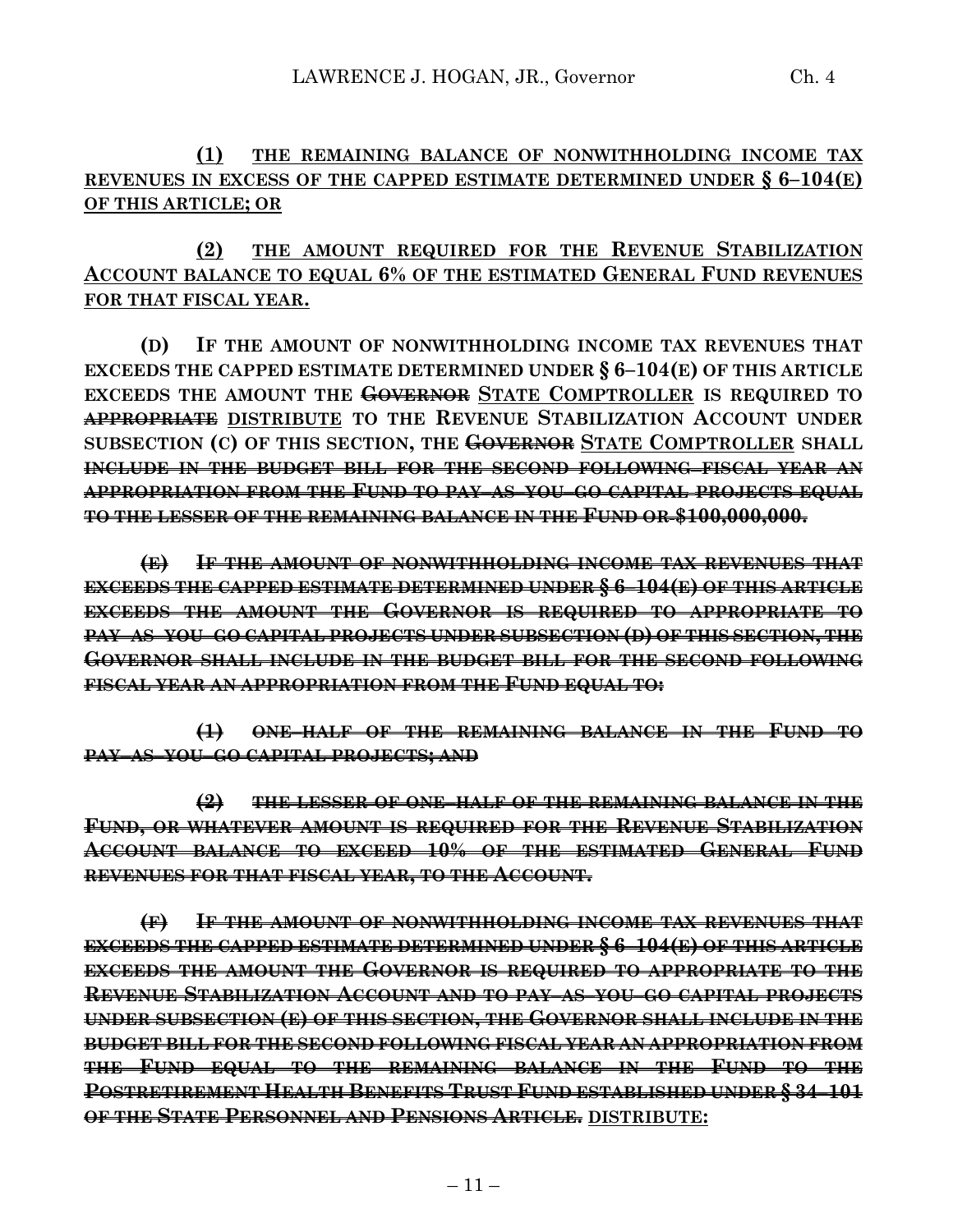**(1) SUBJECT TO SUBSECTION (E) OF THIS SECTION, 50% OF THE REMAINING AMOUNT TO THE REVENUE STABILIZATION ACCOUNT; AND**

**(2) THE REMAINDER TO THE FISCAL RESPONSIBILITY FUND ESTABLISHED UNDER § 7–330 OF THIS SUBTITLE.**

**(E) THE DISTRIBUTION TO THE REVENUE STABILIZATION ACCOUNT UNDER SUBSECTION (D)(1) OF THIS SECTION DOES NOT APPLY IF THE AMOUNT IN THE REVENUE STABILIZATION ACCOUNT EXCEEDS 10% OF GENERAL FUND REVENUES.**

**7–330.**

**(A) (1) IN THIS SECTION THE FOLLOWING WORDS HAVE THE MEANINGS INDICATED.**

**(2) "FUND" MEANS THE EXTRAORDINARY NONWITHHOLDING INCOME TAX REVENUES FISCAL RESPONSIBILITY FUND.**

**(3) (I) "NONWITHHOLDING INCOME TAX REVENUES" MEANS THE STATE SHARE OF INCOME TAX QUARTERLY ESTIMATED AND FINAL PAYMENTS WITH RETURNS MADE BY INDIVIDUALS, AS DEFINED IN § 10–101 OF THE TAX – GENERAL ARTICLE.**

**(II) "NONWITHHOLDING INCOME TAX REVENUES" DOES NOT INCLUDE:**

**1. THE COUNTY SHARE OF INCOME TAX QUARTERLY ESTIMATED AND FINAL PAYMENTS WITH RETURNS MADE BY INDIVIDUALS;**

**2. INCOME TAX PAYMENTS MADE BY CORPORATIONS;**

**3. INCOME TAX REFUNDS PAID TO INDIVIDUALS OR CORPORATIONS; OR**

**4. INCOME TAX WITHHOLDING.**

**(B) THERE IS AN EXTRAORDINARY NONWITHHOLDING INCOME TAX REVENUES A FISCAL RESPONSIBILITY FUND.**

**(C) THE PURPOSE OF THE FUND IS TO RETAIN THE AMOUNT OF NONWITHHOLDING INCOME TAX REVENUES THAT EXCEEDS THE CAPPED ESTIMATE DETERMINED UNDER § 6–104(E) OF THIS ARTICLE DEPOSITED TO THE FUND IN**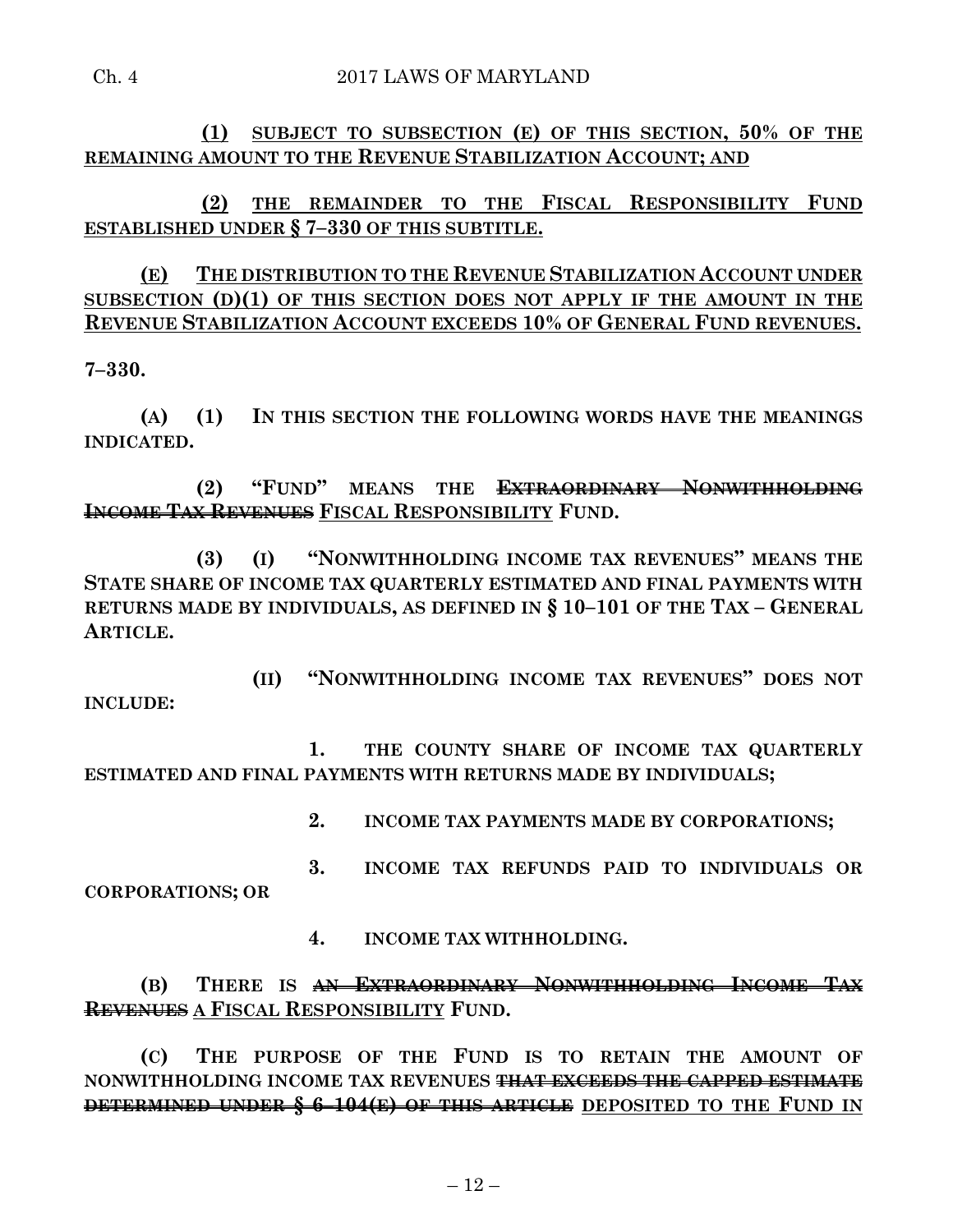**ACCORDANCE WITH § 7–329(D)(2) OF THIS SUBTITLE UNTIL THE REVENUES ARE APPROPRIATED IN THE STATE BUDGET.**

**(D) (1) THE STATE COMPTROLLER SHALL ADMINISTER THE FUND.**

**(2) AFTER THE NONWITHHOLDING INCOME TAX REVENUES THAT EXCEED THE CAPPED ESTIMATE DETERMINED UNDER § 6–104(E) OF THIS ARTICLE ARE APPLIED TO CLOSE THE GAP IN REVENUES AT THE END OF A FISCAL YEAR IN ACCORDANCE WITH § 7–329(B) OF THIS SUBTITLE, THE STATE COMPTROLLER SHALL DISTRIBUTE THE REMAINING NONWITHHOLDING INCOME TAX REVENUES INTO THE FUND.**

**(E) (1) THE FUND IS A SPECIAL, NONLAPSING FUND THAT IS NOT SUBJECT TO § 7–302 OF THIS SUBTITLE.**

**(2) THE STATE TREASURER SHALL HOLD THE FUND SEPARATELY, AND THE STATE COMPTROLLER SHALL ACCOUNT FOR THE FUND.**

**(F) THE FUND CONSISTS OF NONWITHHOLDING INCOME TAX REVENUES THAT EXCEED THE CAPPED ESTIMATE DETERMINED UNDER § 6–104(E) OF THIS ARTICLE DEPOSITED INTO THE FUND BY THE STATE COMPTROLLER UNDER § 7–329(D)(2) OF THIS SUBTITLE.**

**(G) THE FUND MAY BE USED ONLY IN ACCORDANCE WITH § 7–329 OF THIS SUBTITLE. TO PROVIDE PAY–AS–YOU–GO CAPITAL FUNDS FOR:**

**(1) PUBLIC SCHOOL CONSTRUCTION AND PUBLIC SCHOOL CAPITAL IMPROVEMENT PROJECTS, IN ACCORDANCE WITH §§ 5–301 THROUGH 5–303 OF THE EDUCATION ARTICLE;**

**(2) CAPITAL PROJECTS AT PUBLIC COMMUNITY COLLEGES; AND**

**(3) CAPITAL PROJECTS AT FOUR–YEAR PUBLIC INSTITUTIONS OF HIGHER EDUCATION.**

**(H) (1) THE STATE TREASURER SHALL INVEST THE MONEY OF THE FUND IN THE SAME MANNER AS OTHER STATE MONEY MAY BE INVESTED.**

**(2) ANY INTEREST EARNINGS OF THE FUND SHALL BE CREDITED TO THE GENERAL FUND OF THE STATE.**

**(I) EXPENDITURES FROM THE FUND MAY BE MADE ONLY IN ACCORDANCE WITH THE STATE BUDGET.**